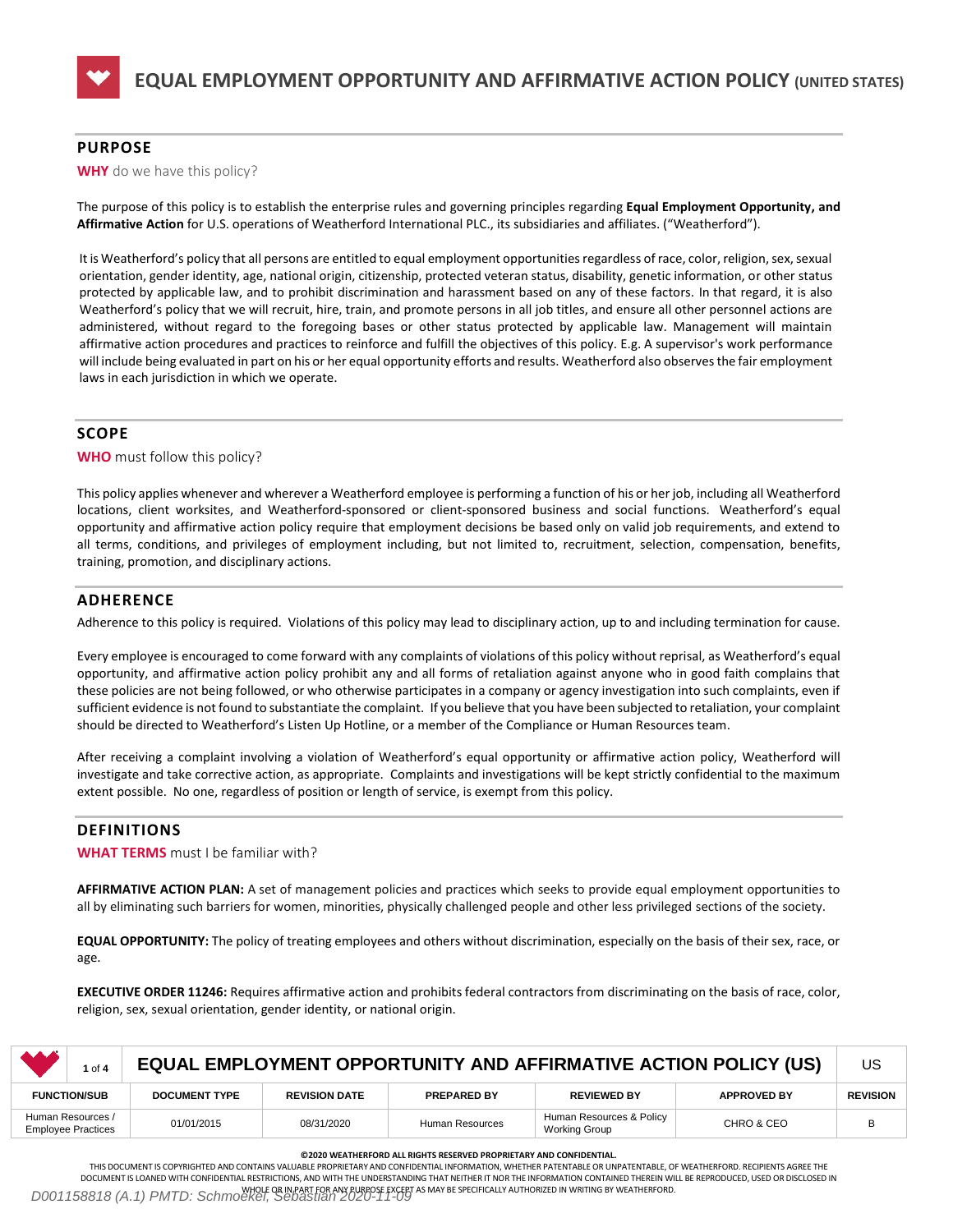# **EQUAL EMPLOYMENT OPPORTUNITY AND AFFIRMATIVE ACTION POLICY (UNITED STATES)**

**PROTECTED VETERAN:** Defined under VEVRA falling into one or more of the following categories: veterans with disabilities, recently separated veteran, active duty wartime or campaign badge veteran; or Armed Forces service medal veteran.

**RECORD:** Final versions of information created and maintained as evidence of a business decision by Weatherford, regardless of media or format, in the transaction of business and kept as evidence of such activity.

**RETALIATION:** Defined as the action of punishing an employee for engaging in legally protected activity.

**SECTION 4212 :** Veterans' employment emphasis under Federal contracts in United States Code, Title 38, Part 3, Chapter 42 also referenced as Vietnam Era Veterans' Readjustment Assistance Act "VEVRA"

**SECTION 503:** Law that prohibits federal contractors and subcontractors from discriminating in employment against individuals with disabilities and requires employers take affirmative action to recruit, hire, promote, and retain these individuals.

**VETERAN:** A person who has served in the military.

### **RESPONSIBILITIES**

**HOW** does this apply to me?

**ALL WEATHERFORD WORKFORCE** must follow this policy as it relates to their responsibilities.

The **HR BUSINESS PARTNERS and BUSINESS LEADERS**, under the direction of the **CHIEF EXECUTIVE OFFICER**, must implement, monitor and enforce this standard within their respective areas.

The **CHIEF HUMAN RESOURCES OFFICER** must maintain this policy.

### **REQUIREMENTS**

**FOLLOW** the rules.

## **EQUAL OPPORTUNITY**

Weatherford will maintain a work environment that is free from any and all forms of unlawful discrimination and harassment. It is therefore Weatherford's policy to prohibit discrimination and harassment against any applicant or employee on the basis of race, color, religion, sex, sexual orientation, gender identity, national origin, age disability, pregnancy, veteran status, genetic information, citizenship status, or any other basis prohibited by law. It is also Weatherford's policy to prohibit any and all forms of retaliation against any individual who has complained of harassing or discriminatory conduct or participated in a company or agency investigation into such complaints.

|                     | $2$ of $4$                                     | EQUAL EMPLOYMENT OPPORTUNITY AND AFFIRMATIVE ACTION POLICY (US) |                      |                    |                                           |                    |                 |  |
|---------------------|------------------------------------------------|-----------------------------------------------------------------|----------------------|--------------------|-------------------------------------------|--------------------|-----------------|--|
| <b>FUNCTION/SUB</b> |                                                | <b>DOCUMENT TYPE</b>                                            | <b>REVISION DATE</b> | <b>PREPARED BY</b> | <b>REVIEWED BY</b>                        | <b>APPROVED BY</b> | <b>REVISION</b> |  |
|                     | Human Resources /<br><b>Employee Practices</b> | 01/01/2015                                                      | 08/31/2020           | Human Resources    | Human Resources & Policy<br>Working Group | CHRO & CEO         | B               |  |

#### **©2020 WEATHERFORD ALL RIGHTS RESERVED PROPRIETARY AND CONFIDENTIAL.**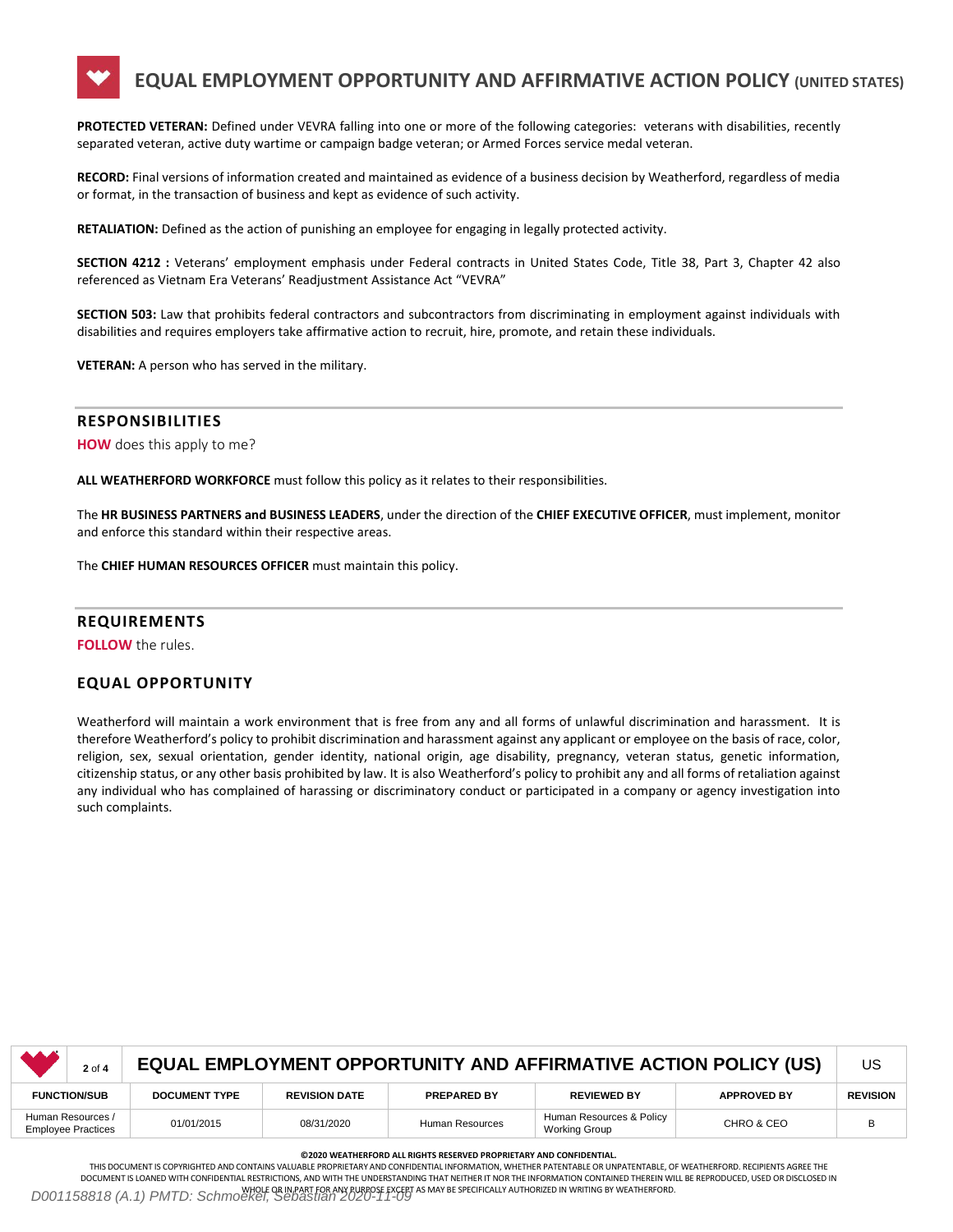**EQUAL EMPLOYMENT OPPORTUNITY AND AFFIRMATIVE ACTION POLICY (UNITED STATES)**

# **AFFIRMATIVE ACTION**

Weatherford (at the time of the revision of this Policy) is a federal contractor subject to executive order 11246, section 4212 of the Vietnam era veteran's readjustment assistance act of 1974, as amended ("Section 4212") and section 503 of the rehabilitation act of 1973, as amended ("Section 503"). as such, Weatherford is committed to taking positive steps to implement the employment-related aspects of Weatherford's equal opportunity policy. Accordingly, it is Weatherford's policy to take affirmative action to employ, advance in employment, and otherwise treat qualified minorities, women, protected veterans, and individuals with disabilities without regard to their race/ethnicity, sex/sexual orientation/gender identity, veteran status, or physical or mental disability. Under this policy, Weatherford will provide reasonable accommodation to the known physical or mental limitations of an otherwise qualified employee or applicant for the employment, unless the accommodation would impose undue hardship on the operation of Weatherford's business.

Weatherford's affirmative action policy also prohibits employees and applicants from being subjected to harassment, intimidation, threats, coercion, retaliation, or discrimination because they have engaged in or may engage in

- 1. Filing a complaint alleging a violation of the Company's Equal Employment Opportunity and Affirmative Action Policy or other violations of State of Federal employment discrimination laws;
- 2. Assisting or participating in an investigation, compliance review, hearing, or any other activity related to the administration of Section 503, Section 4212, or any other Federal, State or local law requiring equal opportunity in employment;
- 3. Opposing any act or policy made unlawful by Section 503 or Section 4212 and their implementing regulations, or any other Federal, State or local law requiring equal opportunity in employment or exercising any other right protected by Section 503 or Section 4212 or their implementing regulations, or other State or federal nondiscrimination laws.

# **PROTECTED VETERANS AND INDIVIDUALS WITH DISABILITIES**

Weatherford will recruit, hire, train and promote individuals in all job titles and grade levels, and will ensure that all other personnel actions are administered without regard to an individual's disability or protected veteran status. All employment decisions will be based only on valid job requirements.

Weatherford is an equal opportunity employer, and it is Weatherford's policy to take affirmative action to employ and advance in employment protected veterans (veterans with disabilities, recently separated veterans, Armed Forces Service Medal veterans, or active duty wartime or campaign badge veterans) and individuals with disabilities at all levels of employment, including the executive level. Weatherford will provide reasonable accommodation to known physical or mental limitations of an otherwise qualified employee or applicant for employment, unless the accommodation would impose undue hardship on the operation of Weatherford's business.

Persons who consider themselves to be covered by either of the Acts (Section 503 or VEVRAA), and who would like to be included in our affirmative action plan, may inform the Human Resources department now or at any time in the future. We invite persons to tell us now, or at any time in the future, about any reasonable accommodations we could make that would better enable them to perform the essential functions of the job properly and safely. Such information will be treated confidentially.

# **AUDIT AND REPORTING SYSTEM**

Weatherford's affirmative action plan contains an audit and reporting system which enables us to measure the effectiveness of our plan, indicate any need for remedial action, determine the degree to which our objectives have been attained, determine whether protected veterans and individuals with disabilities have had the opportunity to participate in company-sponsored activities, measure our compliance with the plan's specific obligations, and document actions taken to comply with these obligations.

| <b>AAA</b>                                     | 3 of 4 | <b>EQUAL EMPLOYMENT OPPORTUNITY AND AFFIRMATIVE ACTION POLICY (US)</b> |                      |                    |                                                  |                    |                 |
|------------------------------------------------|--------|------------------------------------------------------------------------|----------------------|--------------------|--------------------------------------------------|--------------------|-----------------|
| <b>FUNCTION/SUB</b>                            |        | <b>DOCUMENT TYPE</b>                                                   | <b>REVISION DATE</b> | <b>PREPARED BY</b> | <b>REVIEWED BY</b>                               | <b>APPROVED BY</b> | <b>REVISION</b> |
| Human Resources /<br><b>Employee Practices</b> |        | 01/01/2015                                                             | 08/31/2020           | Human Resources    | Human Resources & Policy<br><b>Working Group</b> | CHRO & CEO         | B               |

#### **©2020 WEATHERFORD ALL RIGHTS RESERVED PROPRIETARY AND CONFIDENTIAL.**